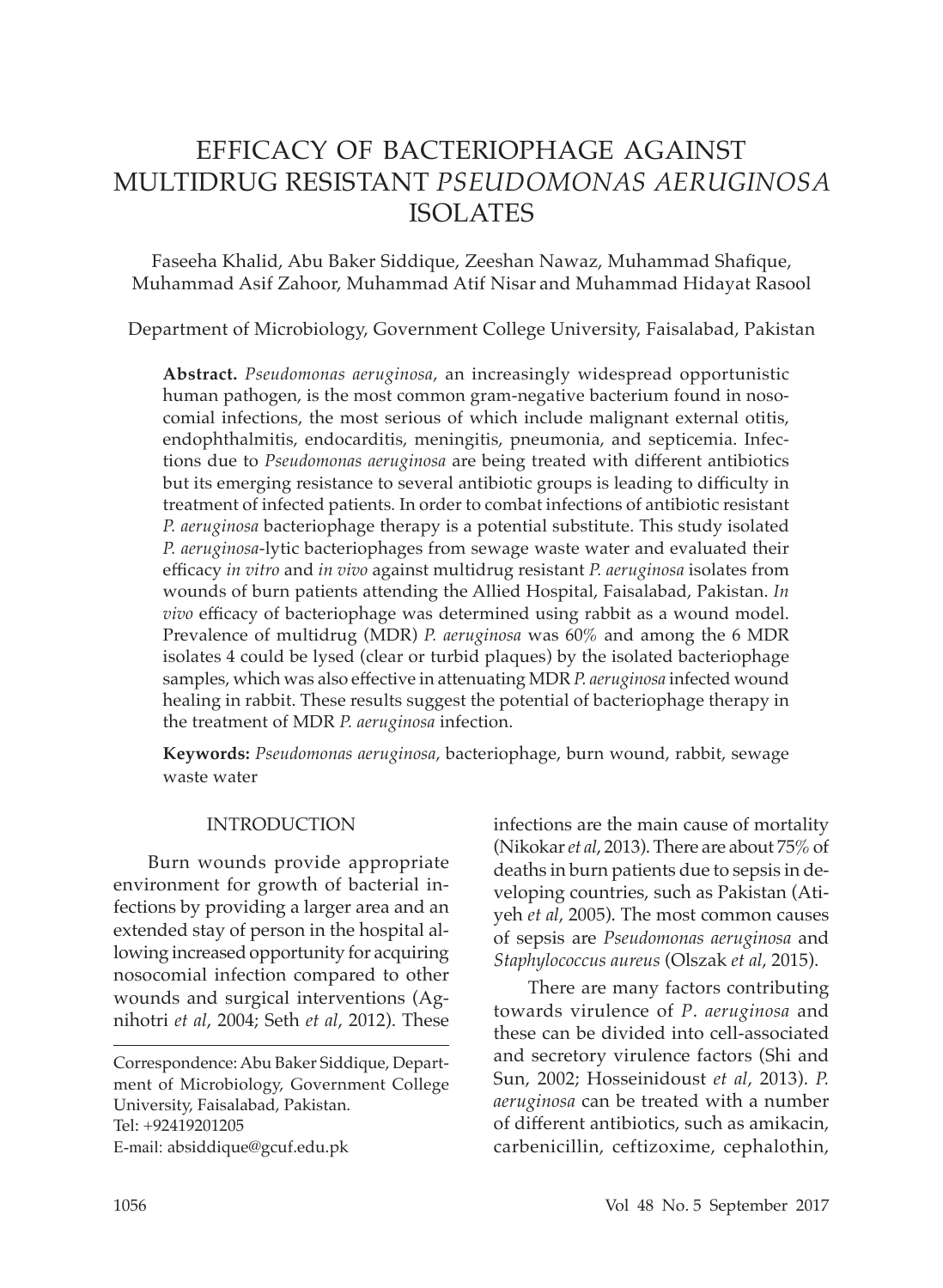gentamicin, and tetracycline, but its emerging resistance to several antibiotic groups is leading to difficulty in treating burn wound patients infected with *P. aeruginosa* (Estahbanati *et al*, 2002). The bacteria also exhibit intrinsic resistance to different types of chemotherapeutic agents and antibiotics, thereby making the selection of appropriate drugs for treatment more problematic (Breidenstein *et al*, 2011). Another cause of increasing resistance is the ability of *P*. *aeruginosa* to forming biofilm on biotic as well as abiotic surfaces, such as catheters, contact lenses artificial implants and endotracheal tubes (Parasion *et al,* 2014).

Owing to antibiotic resistance, bacteriophage therapy is thought to be an effective substitute for antibiotics to treat *P. aeruginosa* infection. Lytic bacteriophages only are used to treat bacterial infections as they are host specific and theoretically harmless to eukaryotic cells (Sulakvelidze *et al,* 2001). This study was conducted to evaluate the potential of lytic bacteriophages isolated from local sewage water in treating *P*. *aeruginosa* infection using a rabbit as model.

### MATERIALS AND METHODS

#### **Samples collection**

Fifty sterile cotton swabs were collected from wounds of burn patients attending the Allied Hospital, Faisalabad, Pakistan (Agnihotri *et al,* 2004). Samples were inoculated on pseudomonas agar (Oxoid, Basingstoke, UK) and colonies were subjected to biochemical tests, *viz*. oxidase, catalase, indole and methyl red, to confirm their identification as *P*. *aeruginosa* (Naqvi *et al,* 2014).

#### **Antimicrobial susceptibility testing**

Antimicrobial susceptibility of the isolates was carried out according to CLSI guidelines (CLSI, 2008), employing Kirby-Bauer disks (Oxoid) containing amikacin (30 µg), cefepime (30 µg), ceftazidime (30 µg), ceftriaxone (30 µg), ciprofloxacin + piperacillin (10*/*100 µg), piperacillin + tazobacam  $(100/10 \,\mu g)$ , and tobramycin  $(10 \,\mu g)$ .

# **Isolation and identification of bacteriophages**

Sewage samples were collected from different areas of Faisalabad for isolation of bacteriophages. Aliquots of municipal waste water collected from 10 different areas and 5 samples collected from hospital waste water at different intervals (Olszak *et al,* 2015) were overlaid on LB soft agar (Oxoid) to isolate bacteriophages (Henry *et al,* 2013). which were enriched by incubating for 48 hours with *P*. *aeruginosa*  MDR3 as host organism (Boulanger, 2009). Spot assay was performed to check the efficacy of each enriched sample against multidrug resistant (MDR) strains of *P. aeruginosa.* The most efficacious sample was purified by repeated agar overlay method. Then a plate containing clear plaques of similar size was prepared by adding 5 ml of SM buffer (50 ml of 1 M Tris HCl, 2 g of MgSO<sub>4</sub>, 5 ml of 2% gelatin, 5.8 g of NaCl, and distilled water to make 1,000 ml) onto the plate and incubating at 37ºC with shaking incubator for 4 hours. Then the SM buffer was centrifuged at 1,500*g*  and filtered through a 0.22 µm membrane filter. Aliquot of 100 µl from each strain of MDR *P. aeruginosa* culture equal to 0.5 McFarland unit in SM buffer was spread on a nutrient agar plate. After drying, 10- 20 µl of plaque solution were spotted and the plate was incubated for 18-24 hours at 37ºC and observed for the presence of clear zone of cell lysis.

# *In vivo* **lytic potency of bacteriophage preparation**

*In vivo* lytic activity was determined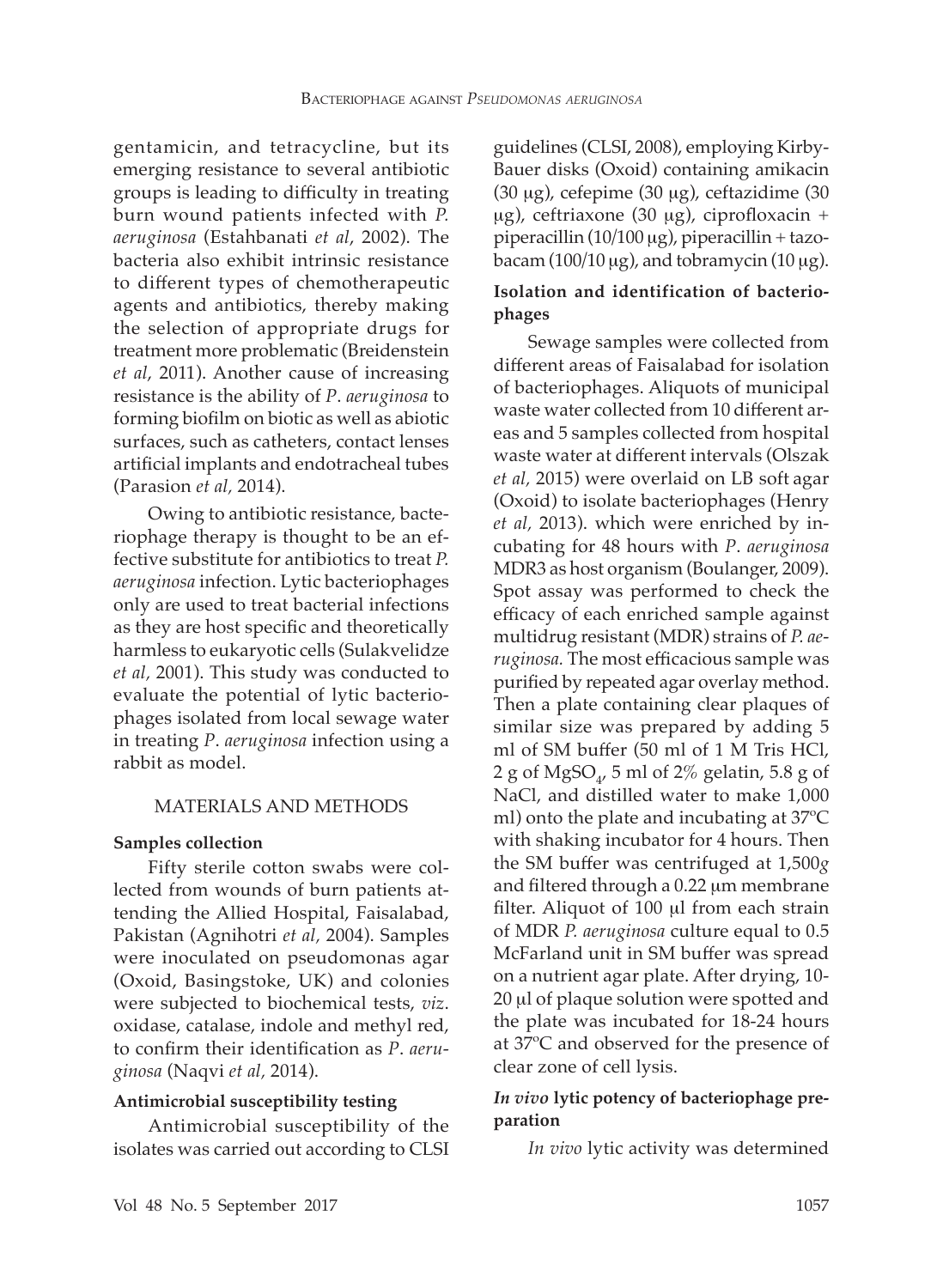| wounds of patients attending the Allied Hospital, Faisalabad, Pakistan. |            |     |            |     |            |     |    |     |
|-------------------------------------------------------------------------|------------|-----|------------|-----|------------|-----|----|-----|
| Strain ID                                                               | <b>FEP</b> | CAZ | <b>CRO</b> | TOB | <b>CIP</b> | TZP | AK | PRL |
| MDR1                                                                    | R          | R   | R          | R   | S          | R   | R  | S   |
| MDR <sub>2</sub>                                                        | IR         | S   | R          | R   | R          | R   | S  | R   |
| MDR <sub>3</sub>                                                        | IR         | IR  | R          | R   | R          | R   | IR | R   |
| MDR4                                                                    | S          | R   | R          | R   | S          | R   | S  | R   |
| MDR <sub>5</sub>                                                        | R          | R   | R          | R   | S          | R   | IR | IR  |
| MDR <sub>6</sub>                                                        | R          | IR  | R          | R   | R          | R   | R  | R   |

| Table 1                                                                            |
|------------------------------------------------------------------------------------|
| Antibiogram of multidrug resistant (MDR) Pseudomonas aeruginosa isolates from burn |
| wounds of patients attending the Allied Hospital, Faisalabad, Pakistan.            |

AK, amikacin; CAZ, ceftazidime; CIP, ciprofloxacin; CRO, ceftriaxone; FEP, cefepime; PRL, piperacillin; TOB, tobramycin; TZP, piperacillin-tazobactam. IR, intermittent resistant; R, resistant; S, susceptible.

using rabbit as model. Exponentially growing culture of *P*. *aeruginosa* strain MDR3 was adjusted to a concentration of 3×108 cell*/*ml, centrifuged at 1,500*g* for 15 minutes and the pellet was suspended in phosphate-buffered saline to induce infection in the rabbits. A deep wound was aseptically induced on shaved flank. Group 1 rabbit (three rabbits per group) was treatment group (100 µl aliquot of 3×108 CFU bacterial suspension) MDR3 applied to wound and after 30-45 minutes application of  $2\times10^8$  PFU bacteriophage sample MDR3, group 2 prophylactic group (application of bacteriophage followed by bacterial challenge, group 3 positive control (application of bacterial suspension), and group 4 negative control (application of saline) (Rasool *et al,* 2016). Animals were monitored for 24-48 hours development of abscesses and inflammation were recorded.

The experiment was conducted following the approved guidelines of the Institutional Ethical Review Committee, Government College University, Faisalabad, Pakistan (Reference no. GCUF*/* ERC*/*16*/*03, dated 14*/*03*/*2016).

### RESULTS

# **Antimicrobial susceptibilities of** *P***.** *aeruginosa* **clinical isolates**

Out of 50 wound swab samples from burn patients 15 (30%) were positive for the presence of *P*. *aeruginosa*, of which all were resistant to CRO, TOB and TZP and  $50\%$  sensitive CIP (Fig 1). Six  $(40\%)$ strains showed resistance against amikacin, cefepime, ceftazidime, ceftriazone, tobramycin, ciprofloxacin, piperacillintazobactam, and piperacilin and classified as multidrug resistant (MDR) (Table 1).

# **Lytic activity of bacteriophage samples from sewage water**

Out of 15 sewage water samples, 12 were positive for the presence of bacteriophage. When the enriched bacteriophage samples were tested for lytic activity against the 6 MDR *P*. *aeruginosa* strains, bacteriophage samples Eff7, Eff10 and Eff11 were the most effective against all MDR strains. Three MDR *P*. *aeruginosa*  strains (MDR 1, 2 and 4) showed clear lytic zones when tested with bacteriophage samples Eff10, two (MDR 3 and 6) produced turbid lytic zones and MDR 5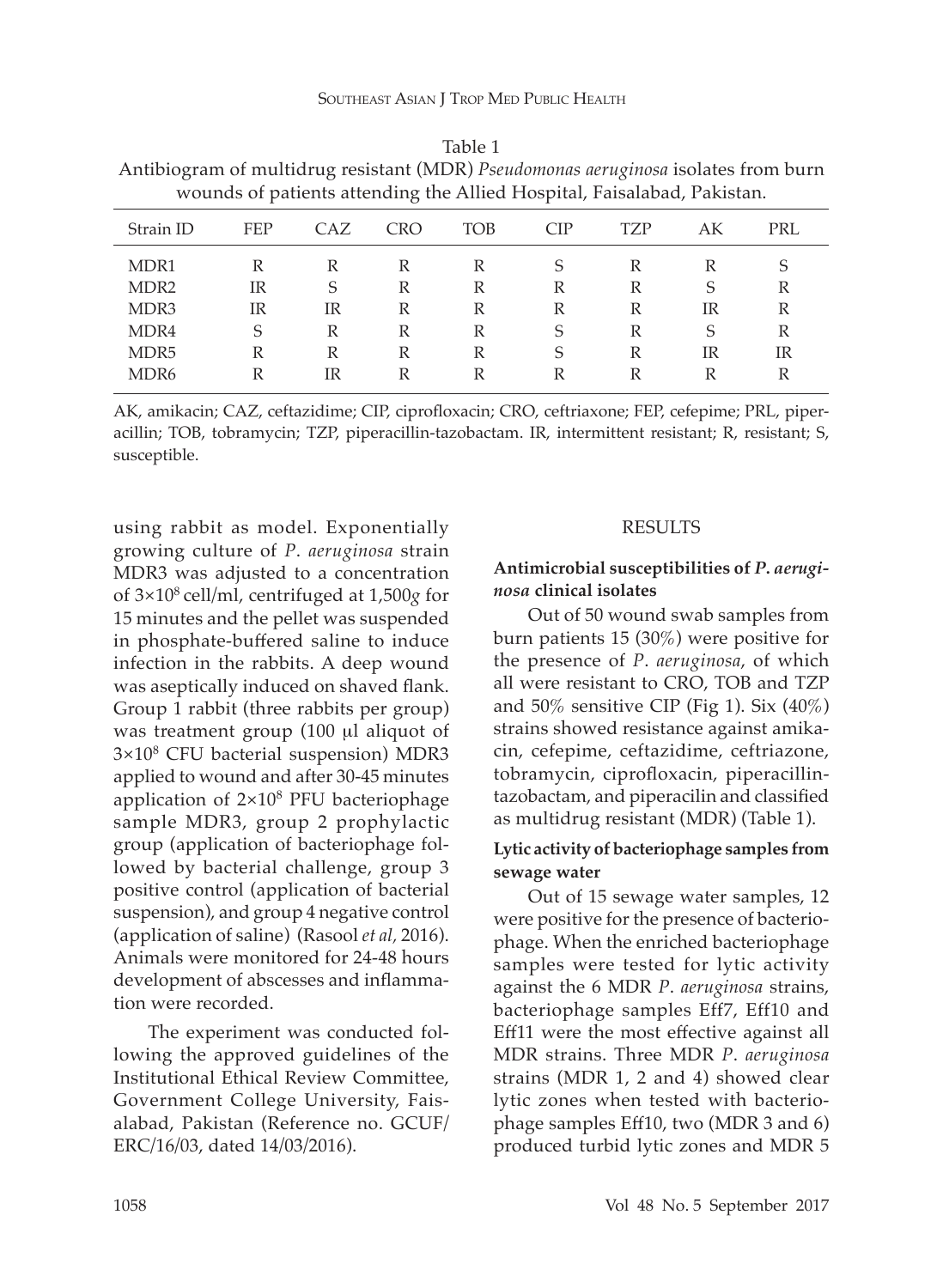

of plaque morphology as well as PFU,

method (A) and viewed using a Cell Imager (Bio-Rad, Hercules, CA).

lysogenic to lytic stage of bacteriophage to enhance its bacteriocidal efficiency (Chhibber *et al*, 2014). However, treatment with 1.5 M mitomycin C has no significant effect on the lytic effect of the bacteriophage preparations. In addition to

plaque morphology and PFU was observed. Mitomycin C is used to convert

plaque assay, the effect of the bacteriophage preparations on growth of MDR *P. aeruginosa* strains was tested. After 1 hour of incubation with approximately108 PFU*/*ml of bacteriophage, growth of MDR3 began to decline and reached a minimum after 6 hours. All MDR strains were tested against each of the isolated bacteriophage samples and found to be susceptible to at least three different





Fig 1–Antibiotic susceptibility of *Pseudomonas aeruginosa* isolates from burn wounds of patients attending the Allied Hospital, Faisalabad, Pakistan. Intermittent resistant isolates are not included. AK, amikacin; CAZ, ceftazidime; CIP, ciprofloxacin; CRO, ceftriazone; FEP, cefepime; PRL, piperacillin; TOB, tobramycin; TZP, piperacillin-

bacteriophage samples (Fig 2). The growth inhibition kinetic pattern was similar in MDR strains producing variable zones.

#### *In vivo* **efficacy of bacteriophage samples**

Antibacterial effect of bacteriophage samples *in vivo* was evaluated using rab-

was completely resistant. It has been reported that divalent cations can improve the efficacy of bacteriophage lytic activity

tazobactam.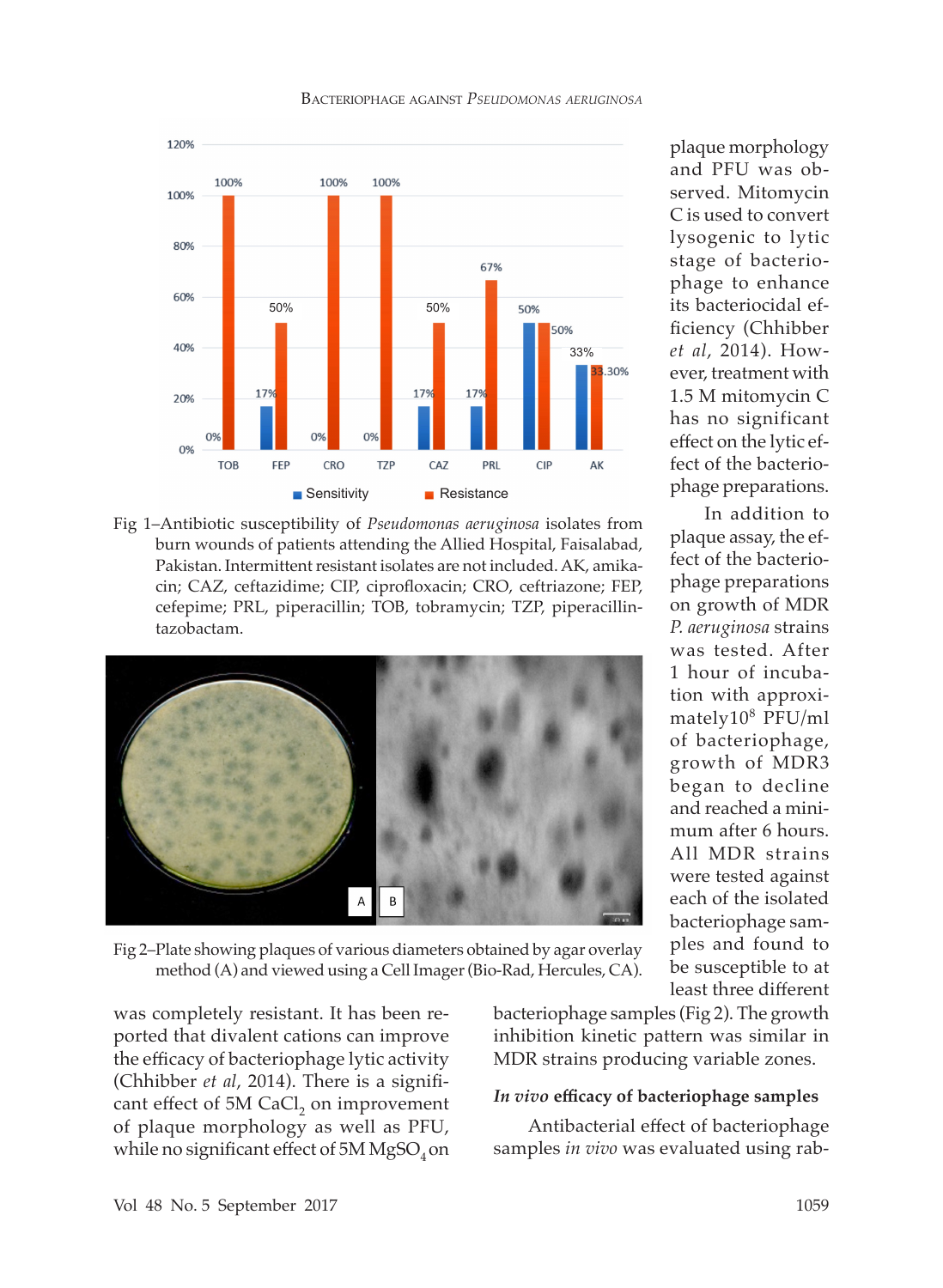bit as an experimental model. Wounds of treatment group (challenged with 2×108 CFU *P*. *aeruginosa* MDR3 followed by  $2\times10^6$  PFU bacteriophage sample Eff10, prevention group (treated with bacteriophage sample followed by bacteria) and negative control group (treated with normal saline) are significantly better healed than those of positive control group (challenged with bacteria only) (data not shown).

# DISCUSSION

This study was conducted because of the increase in infection rate in burn patients admitted at hospitals, rise in antibiotic resistant *P*. *aeruginosa* strains and the need for alternate ways of treating bacterial infection. There is a growing interest in employing bacteriophage therapy to combat the multidrug resistance *P*. *aeruginosa* infection (Sulakvelidze *et al,* 2001). The increased mortality rate in burn patients was found to be due to infection rather than hypovolemia and inhalation injury (Atiyeh *et al,* 2005).

In our study, *P. aeruginosa* was detected in nearly a third of burn wounds, with 40% of the bacterial isolates being multidrug resistant. Vinodkumar *et al* (2008) in India reported multidrug resistance in two thirds of *P*. *aeruginosa* isolates from septicemic neonates. Similarly, Saaiq *et al* (2015) reported in Islamabad, Pakistan *P*. *aeruginosa* infection in 35.3% of cases with infected burn wounds.

In the present study bacteriophages were isolated from sewage water collected from different areas of in and around Faisalabad, of which 80% were found to be positive for the presence of *P*. *aeruginosa*lytic bacteriophages. In a similar study, Vinodkumar *et al* (2008) isolated *P*. *aeruginosa* bacteriophages from municipal sewage in Karnataka, India. Hospital effluents are considered to be rich sources for the presence of bacteriophages (Parasion *et al*, 2014). All the five samples collected from hospital effluent during this study were found to be positive for bacteriophages. This might be due to the presence of large amounts of bacteria, thereby providing a wide host range for bacteriophages. *P*. *aeruginosa* bacteriophages have been isolated from hospital sewage in Braga, Portugal (Pires *et al,* 2011).

Divalent salts are used in enhancing adsorption as well as attachment of bacteriophages on the bacterial cell (Jensen *et al*, 2015). Salts also help in effective intracellular progression of bacteriophages. Two divalent salts were used in this study to assess their effect on plaque morphology.  $CaCl<sub>2</sub>$  was found to be effective in enhancing plaque morphology while  $MgSO<sub>4</sub>$  did not show any significant effect. Positive effect of  $\text{CaCl}_2$  on plaque morphology has previously been documented (Chhibber *et al,* 2014).

*In vivo* efficacy of isolated *P*. *aeruginosa* bacteriophages tested on wounds in the rabbit was just as effective as in mice as an animal model has been revealed (Golkar *et al,* 2013). Olszak *et al* (2015) reported bacteriophages significantly increase the lifespan of *Galleria mellonella*  larvae. Bacteriophages applied to wound prior to bacterial challenge show a significant effect on wound healing rate. Morello *et al,* (2011) reported 100% survival of animals treated with bacteriophages prior to bacterial infection. Application of specific bacteriophages proved effective against immunosuppressed mice before experimental exposure with *Staphylococcus aureus* (Morello *et al,* 2011). Saussereau *et al* (2014) reported 64.6% of *P. aeruginosa*  isolates from patients are susceptible to bacteriophages and activity of bacterio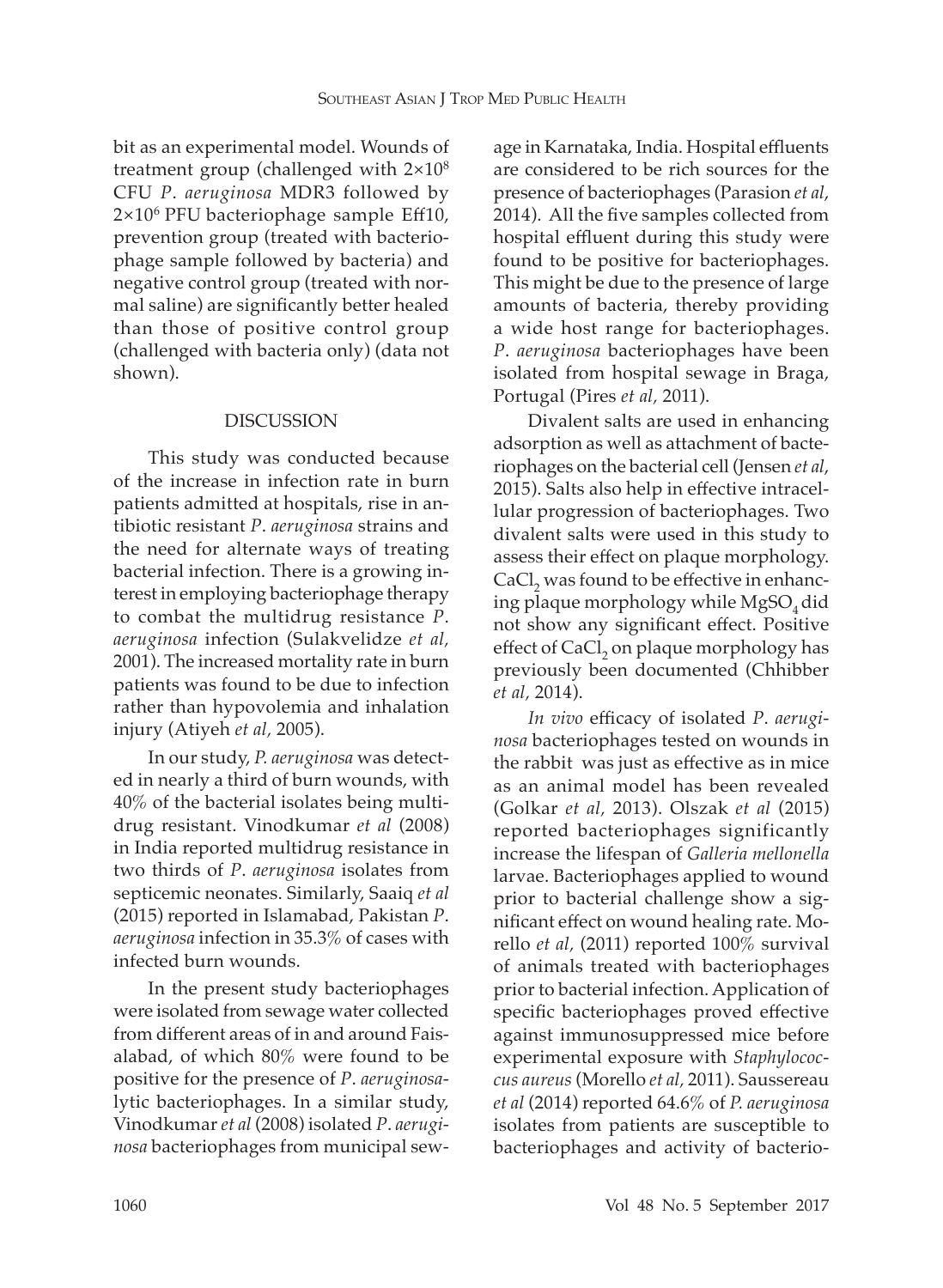phages is not affected by age and gender of patients as well as duration of *P. aeruginosa* colonization and antibiotic treatment. Phage therapy has proved effective against immunocompromised patients experiencing bacterial infection (Zimecki *et al,* 2009).

In summary, this study demonstrate a high level of the occurrence of *P. aeruginosa*  in wounds of burn patients attending the Allied Hospital, Faisalabad with nearly half of the bacterial isolates being MDR. *P. aeruginosa*-lytic bacteriophages isolated from local sewage water samples were effective against MDR *P. aeruginosa* both *in vitro* and *in vivo* (animal model). Further studies will be needed to determine if lytic bacteriophage therapy can be used against MDR *P. aeruginosa* and other pathogenic bacteria.

#### REFERENCES

- Agnihotri N, Gupta V, Joshi R. Aerobic bacterial isolates from burn wound infections and their antibiograms-a five-year study. *Burns* 2004; 30: 241-3.
- Atiyeh BS, Gunn SW, Hayek SN. State of the art in burn treatment. *World J Surg* 2005; 29: 131-48.
- Boulanger P. Purification of bacteriophages and sds-page analysis of phage structural proteins from ghost particles. In: Clokie MRJ, Kropinski AM, eds. Bacterophags aspects. Bacteriophages: methods and protocols. Vol 2: Molecular and applied aspects. New York: Humana Press, 2009: 227-38.
- Breidenstein EB, de la Fuente-Núñez C, Hancock RE. *Pseudomonas aeruginosa*: all roads lead to resistance. *Trends Microbiol* 2011; 19: 419-26.
- Chhibber S, Kaur T, Kaur S. Essential role of calcium in the infection process of broad spectrum methicillin-resistant *Staphylococcus aureus* bacteriophage. *J Basic Microbiol* 2014; 54: 775-80.
- Clinical and Laboratory Standards Institute (CLSI). M27-43. Reference method for broth dilution antifungal susceptibility testing of yeasts: approved standard. 3rd ed. Wayne: CLSI, 2008.
- Estahbanati HK, Kashani PP, Ghanaatpisheh F. Frequency of *Pseudomonas aeruginosa*  serotypes in burn wound infections and their resistance to antibiotics. *Burns* 2002; 28: 340-8.
- Golkar Z, Bagasr O, Jamil N. Experimental phage therapy on multiple drug resistant *Pseudomonas aeruginosa* infection in mice. *J Antivir Antiretrovir* 2013; S10-005. doi, 10.
- Henry M, Lavigne R, Debarbieux L. Predicting in vivo efficacy of therapeutic bacteriophages used to treat pulmonary infections. *Antimicrob Agents Chemother* 2013; 57: 5961-8.
- Hosseinidoust Z, Van De Ven TG, Tufenkji N. Evolution of *Pseudomonas aeruginosa* virulence as a result of phage predation. *Appl Environ Microbiol* 2013; 79: 61106.
- Jensen KC, Hair BB, Wienclaw TM, *et al*. Isolation and host range of bacteriophage with lytic activity against methicillin-resistant *Staphylococcus aureus* and potential use as a fomite decontaminant. *PLOS One* 2015; 10: e0131714.
- Morello E, Saussereau E, Maura D, Huerre M, Touqui L, Debarbieux L. Pulmonary bacteriophage therapy on *Pseudomonas aeruginosa* cystic fibrosis strains: first steps towards treatment and prevention. *PLOS One* 2011; 6: e16963.
- Naqvi A, Zulfiqar S, Naqvi SA, Usman M, Naqvi S, Baqar S. Burn wound infection; significance of rule of nine in microbial surveillance. *Profes Med J* 2014; 21: 869-73.
- Nikokar I, Tishayar A, Flakiyan Z, *et al*. Antibiotic resistance and frequency of class 1 integrons among *Pseudomonas aeruginosa*, isolated from burn patients in Guilan, Iran. *Iranian J Microbiol* 2013; 5: 36-41.
- Olszak T, Zarnowiec P, Kaca W, *et al*. *In vitro* and *in vivo* antibacterial activity of environmental bacteriophages against